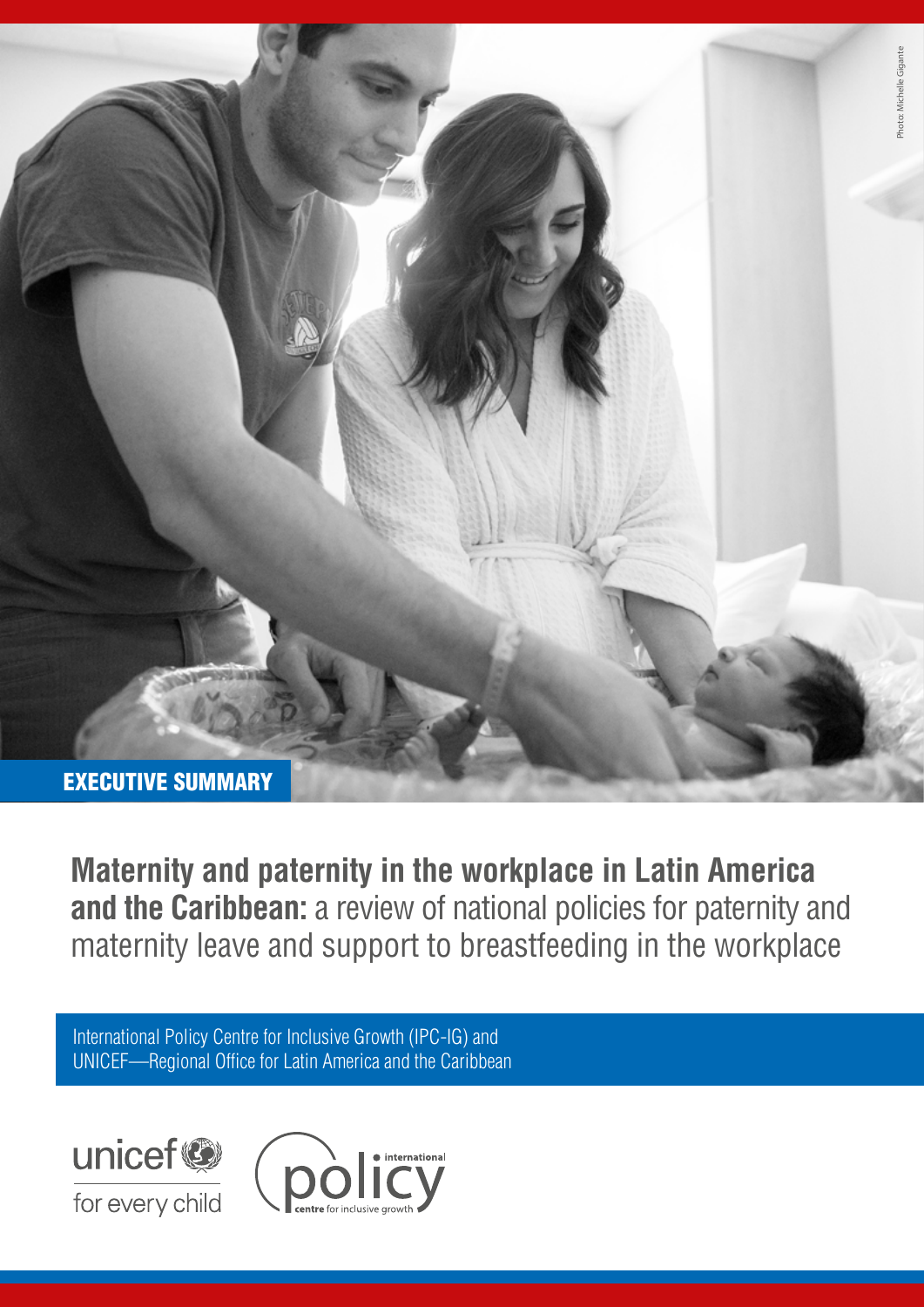Copyright© 2020 International Policy Centre for Inclusive Growth United Nations Development Programme and the United Nations Children's Fund

This publication is one of the outputs of the UN to UN agreement between the International Policy Centre for Inclusive Growth (IPC-IG) and the United Nations Children's Fund (UNICEF).

The International Policy Centre for Inclusive Growth (IPC-IG) is a partnership between the United Nations and the Government of Brazil to promote South–South learning on social policies. The IPC-IG is linked to the United Nations Development Programme (UNDP) in Brazil, the Ministry of Economy (ME) and the Institute for Applied Economic Research (Ipea) of the Government of Brazil.

#### **Authors**

Charlotte Bilo (IPC-IG) and Raquel Tebaldi (IPC-IG)

#### **Coordinators**

**IPC-IG** Rafael Guerreiro Osorio (Senior Research Coordinator, Ipea and IPC-IG) Sergei Soares (Senior Research Coordinator, Ipea and IPC-IG) Fábio Veras Soares (Senior Research Coordinator, IPC-IG)

#### **UNICEF—Regional Office for Latin America and the Caribbean (LACRO)** Yohana Amaya Pinzón (UNICEF LACRO)

Mónica Rubio (Regional Adviser, Social Policy, UNICEF LACRO)

#### **Researchers**

Juliana Bernardino (IPC-IG) Anna Carolina Machado (IPC-IG) Nurth Palomo (IPC-IG) Sulma Marcela Ramírez (IPC-IG) Lucas Freschi Sato (IPC-IG)

#### **Designed by the IPC-IG Publications team**

Roberto Astorino, Flávia Amaral, Priscilla Minari and Manoel Salles

**Rights and permissions**—all rights reserved. The text and data in this publication may be reproduced as long as the source is cited. Reproductions for commercial purposes are forbidden.

The International Policy Centre for Inclusive Growth disseminates the findings of its work in progress to encourage the exchange of ideas about development issues. The papers are signed by the authors and should be cited accordingly. The findings, interpretations, and conclusions that they express are those of the authors and not necessarily those of the United Nations Development Programme or the Government of Brazil or the United Nations Children's Fund.

This publication is available online at [www.ipcig.org](http://www.ipcig.org) and<https://uni.cf/2TSn1a6>.

For further information on IPC-IG publications, please feel free to contact [publications@ipc-undp.org.](mailto: publications@ipc-undp.org)

Suggested citation: IPC-IG and UNICEF. 2020. *Maternidad y paternidad en el lugar de trabajo en América Latina y el Caribe — políticas para la licencia de maternidad y paternidad y apoyo a la lactancia materna*. Brasilia and Panama City: International Policy Centre for Inclusive Growth and United Nations Children's Fund Latin America and Caribbean Regional Office.

ISSN: 2526-0499







**ipea** Institute for Applied

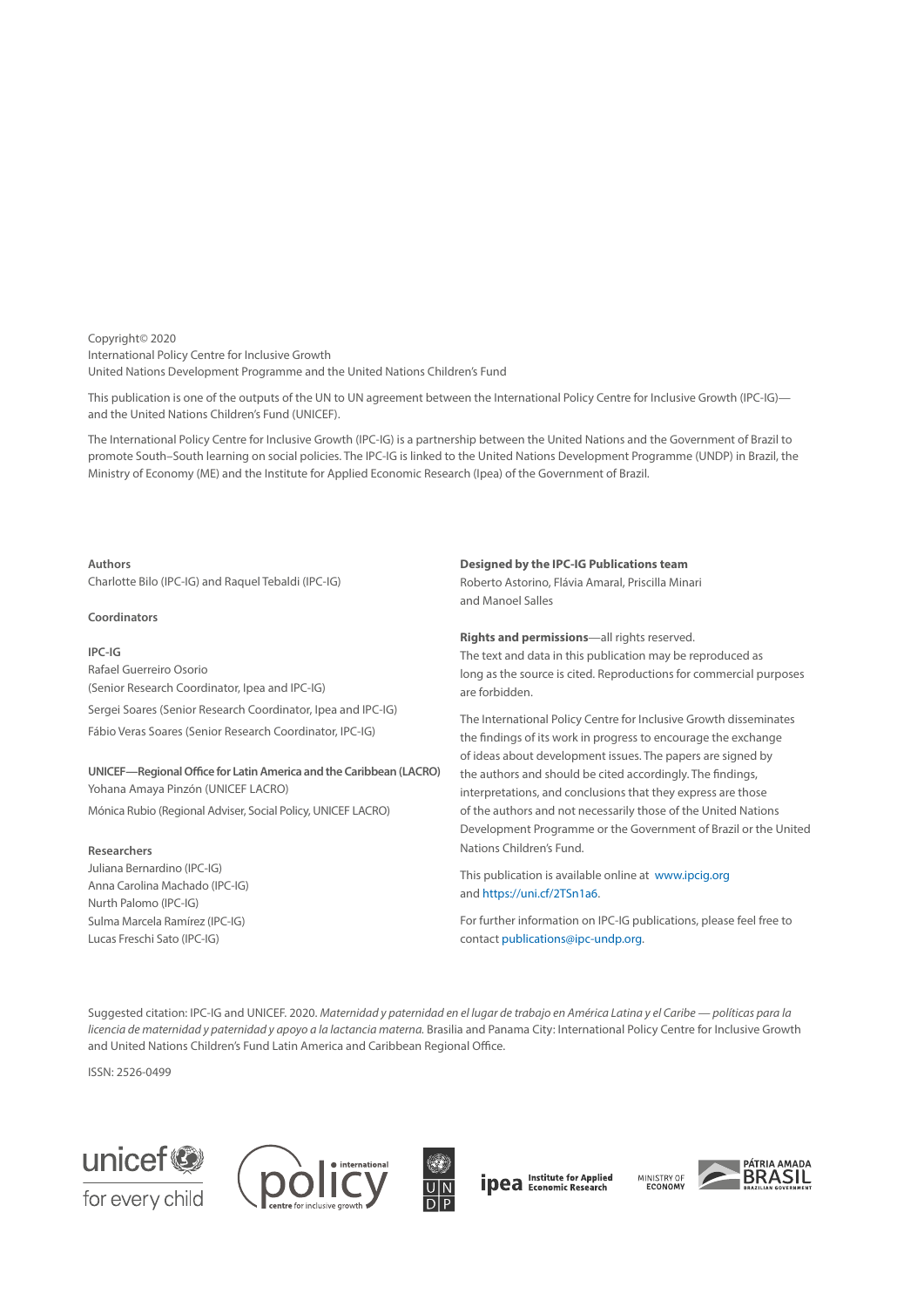**Maternity and paternity in the workplace in Latin America and the Caribbean:** a review of national policies for paternity and maternity leave and support to breastfeeding in the workplace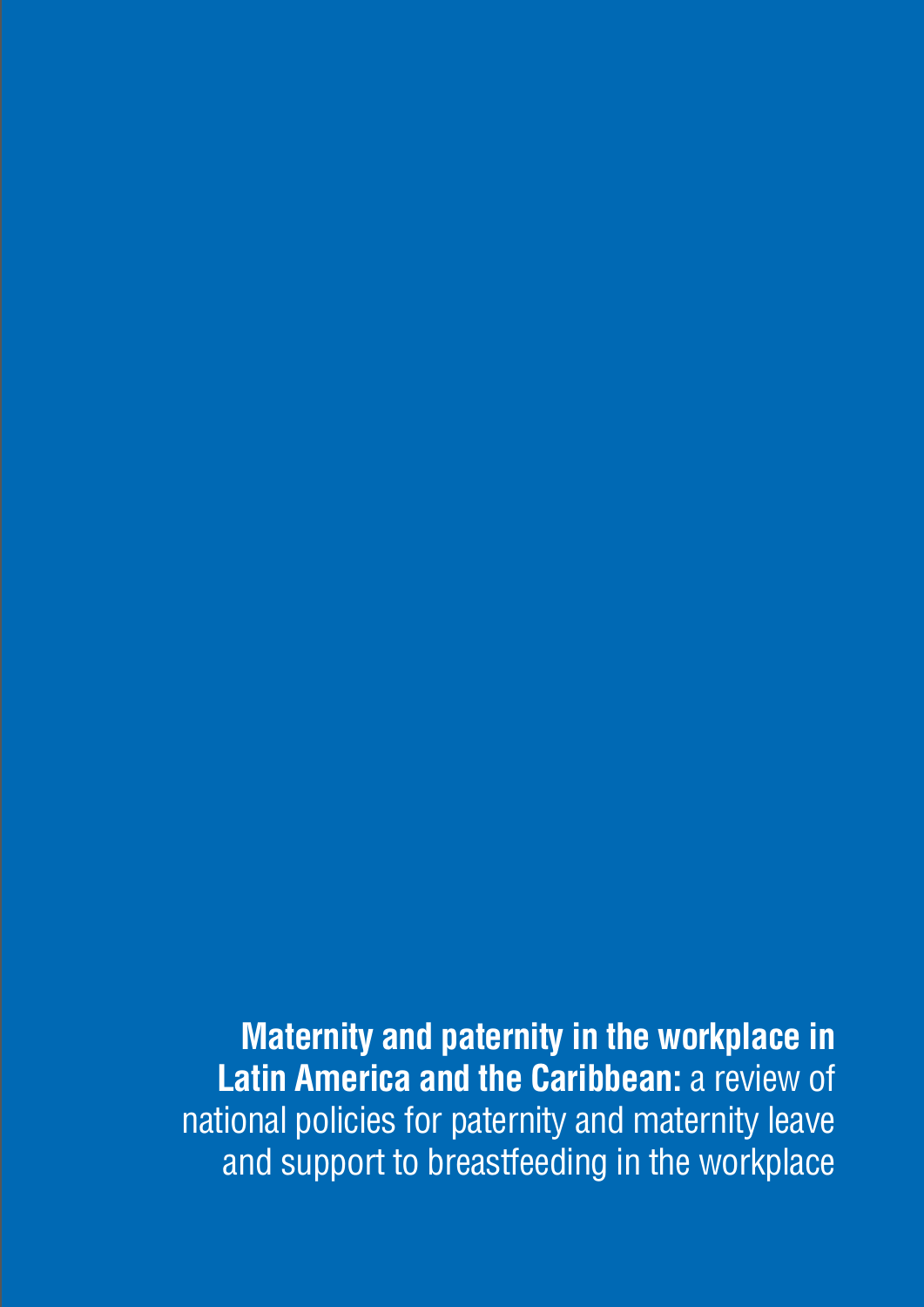# ACKNOWLEDGEMENTS

This study was conducted within the framework of the agreement between the International Policy Center for Inclusive Growth (IPC-IG) and the UNICEF Regional Office for Latin America and the Caribbean (UNICEF LACRO).

This report was coordinated by Yohana Amaya Pinzón and Mónica Rubio (UNICEF LACRO), and prepared by Raquel Tebaldi and Charlotte Bilo (IPC-IG). We express our gratitude to the following UNICEF National Offices, which supported the collection of information and made contributions to this process: Argentina, Belize, Brazil, Chile, Colombia, Cuba, Ecuador, Guatemala, Haiti, Honduras, Nicaragua, Panama, Paraguay, Peru, Dominican Republic and Venezuela.

Likewise, from the IPC-IG team, we thank Nurth Palomo for her contribution and translation, Juliana Bernardino and Lucas Sato for their research assistance, and Sulma Marcela Ramírez, Sergei Soares and Leticia Bartholo for their comments.

Maternity and paternity in the workplace in Latin America and the Caribbean:

4 | a review of national policies for paternity and maternity leave and support to breastfeeding in the workplace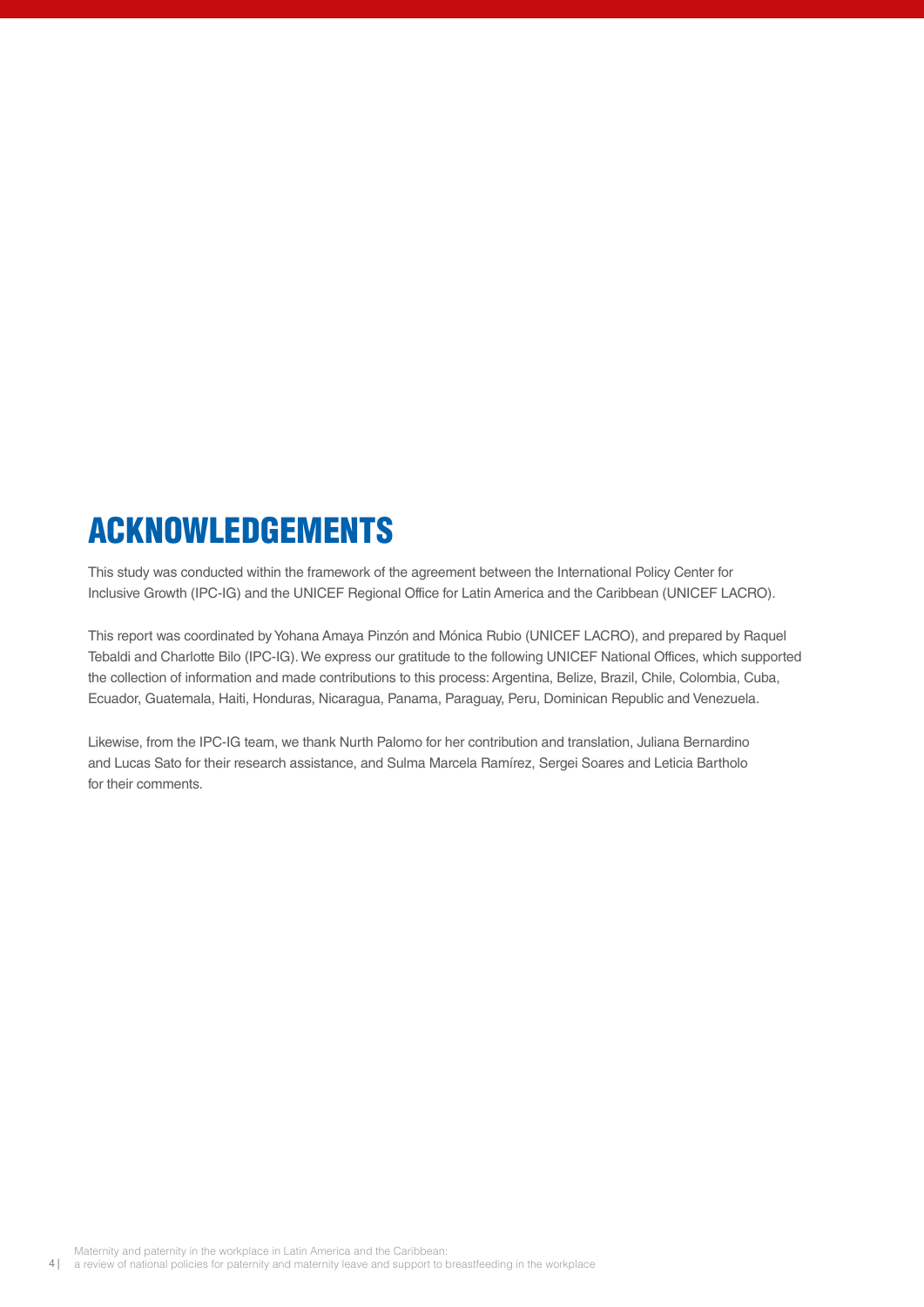## EXECUTIVE SUMMARY

The protection of maternity and paternity is a human right and an indispensable element of comprehensive labour and family policies, promoting not only family well-being and maternal and child health, but also gender equality.

States can respond to this need for protection by ensuring:

- 1. maternity, paternity and parental leave, defined as leave from work motivated by the birth of a child or to care for a newborn; and
- 2. policies that allow women to breastfeed or express milk in the workplace, such as breastfeeding breaks and breastfeeding rooms, among others.

Maternity, paternity and parental leave and policies to support breastfeeding in the workplace are fundamental parts of comprehensive social protection systems and early childhood development strategies.

Additionally, maternity and paternity leave not only ensures that parents can take care of the newborn but also guarantees labour income during the period of absence from work.

At the same time, the two types of policies are important to promote gender equality both in the labour market and in the domestic sphere. By including both parents, leave policies can contribute to a fairer distribution of care work between men and women. At the same time, policies regarding breastfeeding breaks and breastfeeding rooms allow women to exercise their rights to work and to breastfeed.

These policies are crucial for women to be able to breastfeed their children in accordance with the recommendations of the World Health Organization (WHO) and the United Nations Children's Fund (UNICEF), confirming the broad consensus that breastfeeding is crucial for the health and well-being of mother and child. These recommendations propose six months of exclusive breastfeeding and, subsequently, complementary breastfeeding until the child reaches 2 years of age.

Due to their relevance to gender equality, social protection and children's health and cognitive development, these policies also contribute to the achievement of several Sustainable Development Goals (SDGs), mainly SDGs 1, 3, 4 and 5.

This study focuses on the state of national policies for maternity and paternity leave, as well as breastfeeding supportive policies in the workplace in Latin America and the Caribbean (LAC). As shown below, there are multiple reasons why countries in the region should invest in these policies. First, the benefits of breastfeeding are illustrated. Subsequently, the importance of these two types of policy is summarised, including for other purposes such as the promotion of gender equality.

## **Why is it important to invest in increasing breastfeeding policies?**

#### Breastfeeding reduces infant morbidity and mortality

Solid evidence has highlighted the importance of breastfeeding for the optimal health and long-term well-being of children. Those who are breastfed have a lower risk of developing acute and chronic diseases (such as diarrhoea, respiratory infections and otitis media), which consequently decreases infant mortality. It is estimated that breastfeeding can save the lives of 823,000 children under 5 years of age worldwide every year, most of them (87 per cent) under 6 months. In addition, the subsequent risk of diabetes and obesity decreases (Victora et al. 2016).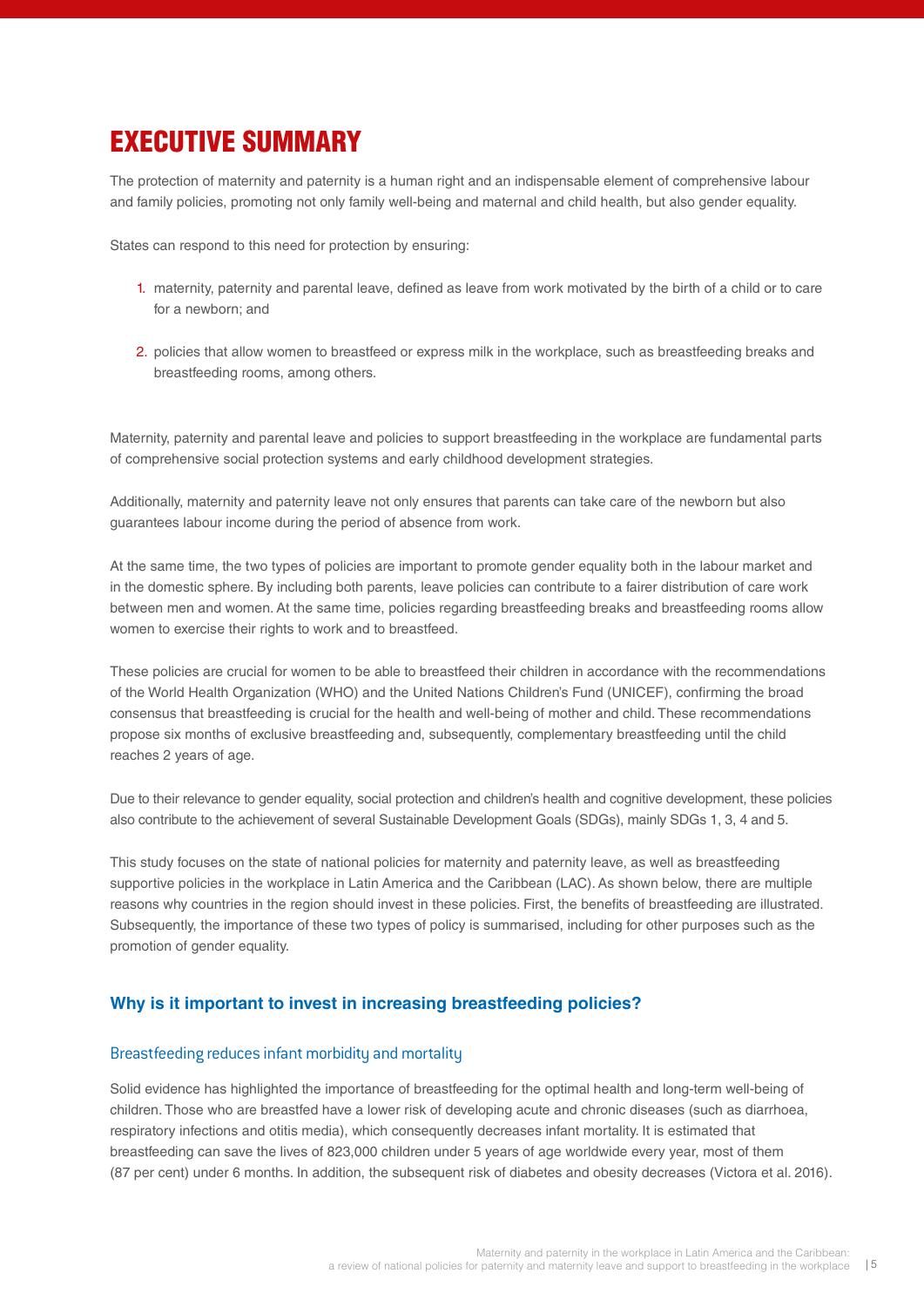#### Breastfeeding is related to cognitive development and increased intelligence

Research has also pointed to a positive correlation between breastfeeding, cognitive development, performance in intelligence tests and education levels (Anderson, Johnstone, and Remley 1999; Victora et al. 2015). As this leads to positive impacts on a country's economic development, it means that breastfeeding offers long-term benefits not only for the child but also for society as a whole.

#### Breastfeeding is important for maternal health and contributes to family planning

It is widely recognised that breastfeeding is not only important for the health of the child but also for the health of the mother. Among other benefits, breastfeeding reduces the risks of developing breast and ovarian cancer and type 2 diabetes (Victora et al. 2016). Breastfeeding can also play a significant role in family planning by delaying the return of the menstrual cycle (UNICEF 2016).

#### Breastfeeding is economically profitable

It is estimated that for every USD1 invested in breastfeeding, USD35 is generated in economic returns (Walters et al. 2017). In LAC, the lack of breastfeeding is associated with economic losses due to cognitive deficits of around USD12.1 billion per year or 0.39 per cent of gross national income (Rollins et al. 2016). Breastfeeding can generate significant savings in public health spending because it favours disease prevention (Bartick and Reinhold 2010).

#### Breastfeeding rates in LAC remain low

Contrary to international recommendations, only 38 per cent of children under 6 months in LAC are exclusively breastfed, and only 31 per cent receive complementary breastfeeding up to 2 years, compared to global averages of 41 per cent and 46 per cent, respectively (UNICEF Division of Data Research and Policy 2019b; 2019a). This is due to multiple factors, including structural contexts of lack of labour protections, which make it impossible for mothers to breastfeed their children with the necessary opportunities and frequency.

#### **Why is it important to invest in maternity, paternity and parental leave benefits?**

## Maternal leave increases the likelihood of breastfeeding (thus improving children's health) and immunisation rates

Increasing leave periods is positively associated with an increased likelihood of breastfeeding, as well as the duration of breastfeeding. Several estimates suggest that for each additional month of paid maternity leave, the probability of exclusive breastfeeding increases by 5.9 percentage points, and the total duration of breastfeeding increases by 2.2 months (Chai, Nandi, and Heymann 2018). Likewise, leave extensions have been found to decrease child mortality and increase immunisation rates (Nandi et al. 2016; Daku, Raub, and Heymann 2012)

## Leave can reduce mothers' stress

Caring for a newborn and working can cause a greater level of stress for mothers. Therefore, extended leave policies can also reduce the stress that mothers experience, as several studies indicate (Albagli and Rau 2019; Aitken et al. 2015).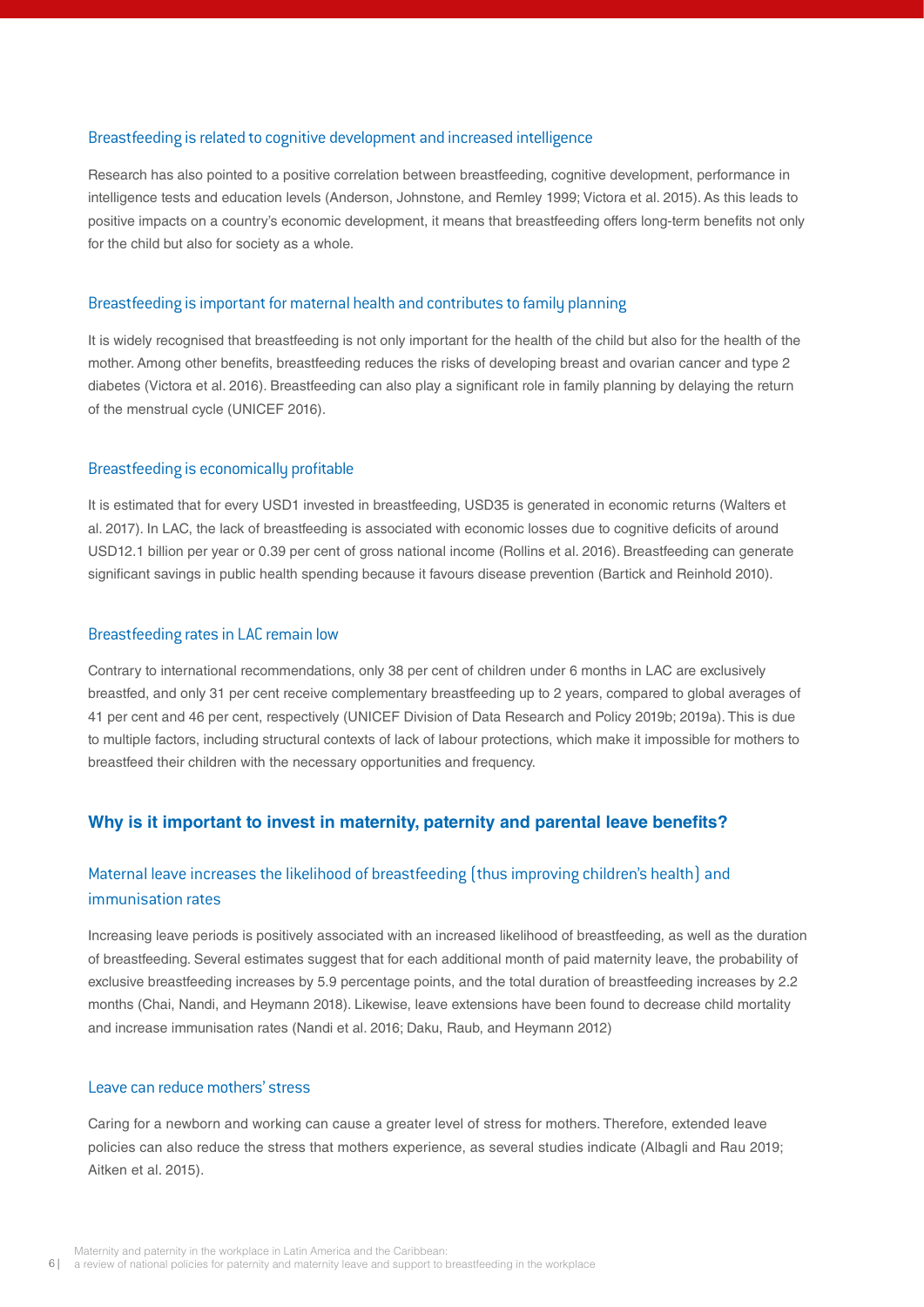#### Leave can also have significant impacts in terms of cognitive development and safe attachment

Since leave policies allow mothers to spend more time with their children and reduce their stress, they can have a positive effect on children's cognitive development, mainly in contexts in which the main alternative to maternal care is low-quality and informal care services (Albagli and Rau 2019). In addition, parental leave can make a positive contribution to the development of a child's secure attachment (Plotka and Busch-Rossnagel 2018).

#### Leave for both parents is important for gender equality

Paid leave is an important policy to recognise the burden of care work, which is generally unpaid and is predominantly done by women. Although female participation in the labour market in LAC has increased significantly in recent decades, women continue to be primarily responsible for the care of children. Therefore, also including men in leave policies can promote parental co-responsibility and, therefore, gender equality in the country (Heymann et al. 2017)

#### Leave can improve the economic well-being of families

In addition to indirectly contributing to enhancing the likelihood of breastfeeding, leave policies can also play an important role in preventing poverty and its associated risks for children when combined with other family-friendly policies, such as family allowances and childcare services. Evidence from Organisation for Economic Co-operation and Development (OECD) countries has shown that generous leave policies are associated with a lower risk of poverty among families, especially among families with single mothers (Maldonado and Nieuwenhuis 2015; Misra et al. 2012).

## Previous research has found significant gaps in terms of leave policies in LAC

A study about maternity leave in LAC conducted by the International Labour Organization (ILO 2014) showed that, in 2013, only three countries (Chile, Cuba and Venezuela) offered 18 weeks, as prescribed in Recommendation 191. In addition, by the time the investigation was conducted, only two countries (Cuba and Chile) offered parental leave allowing one or both parents to take care of their children.

## **Why is it important to invest in breaks and rooms to breastfeed?**

#### Breastfeeding breaks and rooms increase the likelihood and duration of breastfeeding after returning to work

There is ample evidence indicating that the lack of a breastfeeding-supportive work environment is one of the main reasons why women do not breastfeed their children in line with WHO and UNICEF recommendations. In this sense, the availability of breastfeeding facilities is associated with a higher probability to breastfeed (see, for example, Del Bono and Pronzanto 2012).

#### Breastfeeding breaks and rooms allow women to exercise their right both to work and to breastfeed

Breastfeeding is part of women's right to physical autonomy and to care for their children. Breastfeeding rooms and breaks are important for women to continue breastfeeding when they return to work, in accordance with international recommendations.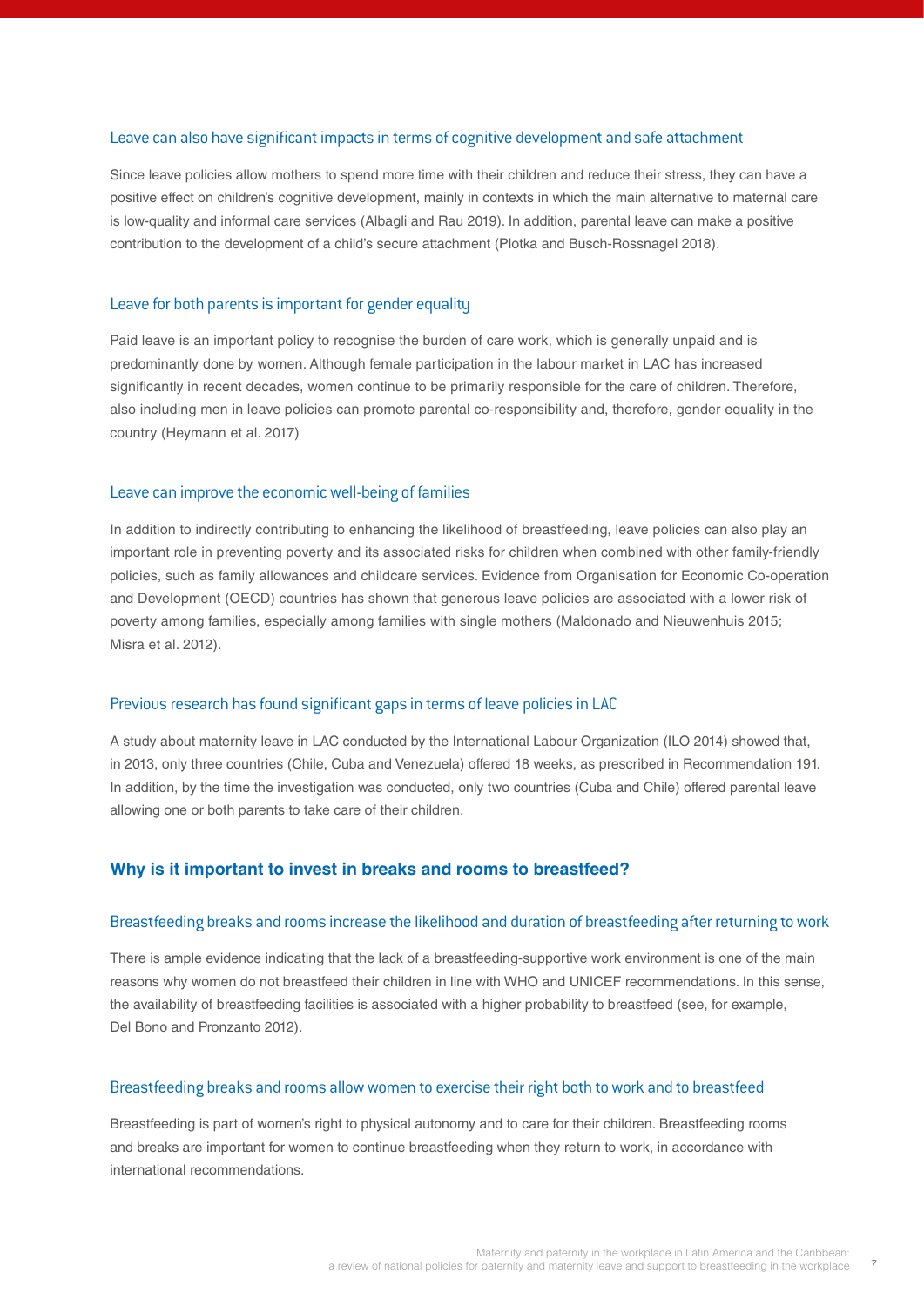#### Breastfeeding breaks and rooms are advantageous for companies

Policies that allow breastfeeding in the workplace translate into benefits for both workers and employers, by reducing absenteeism and employee turnover. They can also improve job satisfaction and the image of companies, which can benefit their own economic projections (Cohen, Mrtek, and Mrtek 1995; Waite and Christakis 2015).

## There are still considerable gaps in LAC when it comes to national policies to support breastfeeding in the workplace

According to research by the ILO (2014), in 2013, only 69 per cent of the countries in LAC had regulations on breastfeeding breaks, the lowest of any region in the world, along with Asian countries. In addition, fewer than half of the countries in the region (48 per cent) had laws on breastfeeding rooms.

Figure 1 summarises these arguments.

## **Figure 1.** Why it is important for Latin American and Caribbean countries to invest in leave policies and policies to support breastfeeding in the workplace



**The present study examines and compares the current maternity, paternity and parental leave policies and policies supporting breastfeeding in the workplace in 24 LAC countries**, based on a comparative analysis with international standards established by the ILO and best practices adopted by other countries (summarised in Chapter 3).

#### **Results**

**The revision of current policies in LAC shows that significant gaps remain.** In general, social protection benefits related to maternity leave and breastfeeding rooms only benefit those who are part of the formal labour market. In LAC, it is estimated that 54.3 per cent of women and 52.3 per cent of men work in the informal sector (Salazar-Xirinachs and Chacaltana 2018). Despite the progress in the region towards the formalisation of vulnerable groups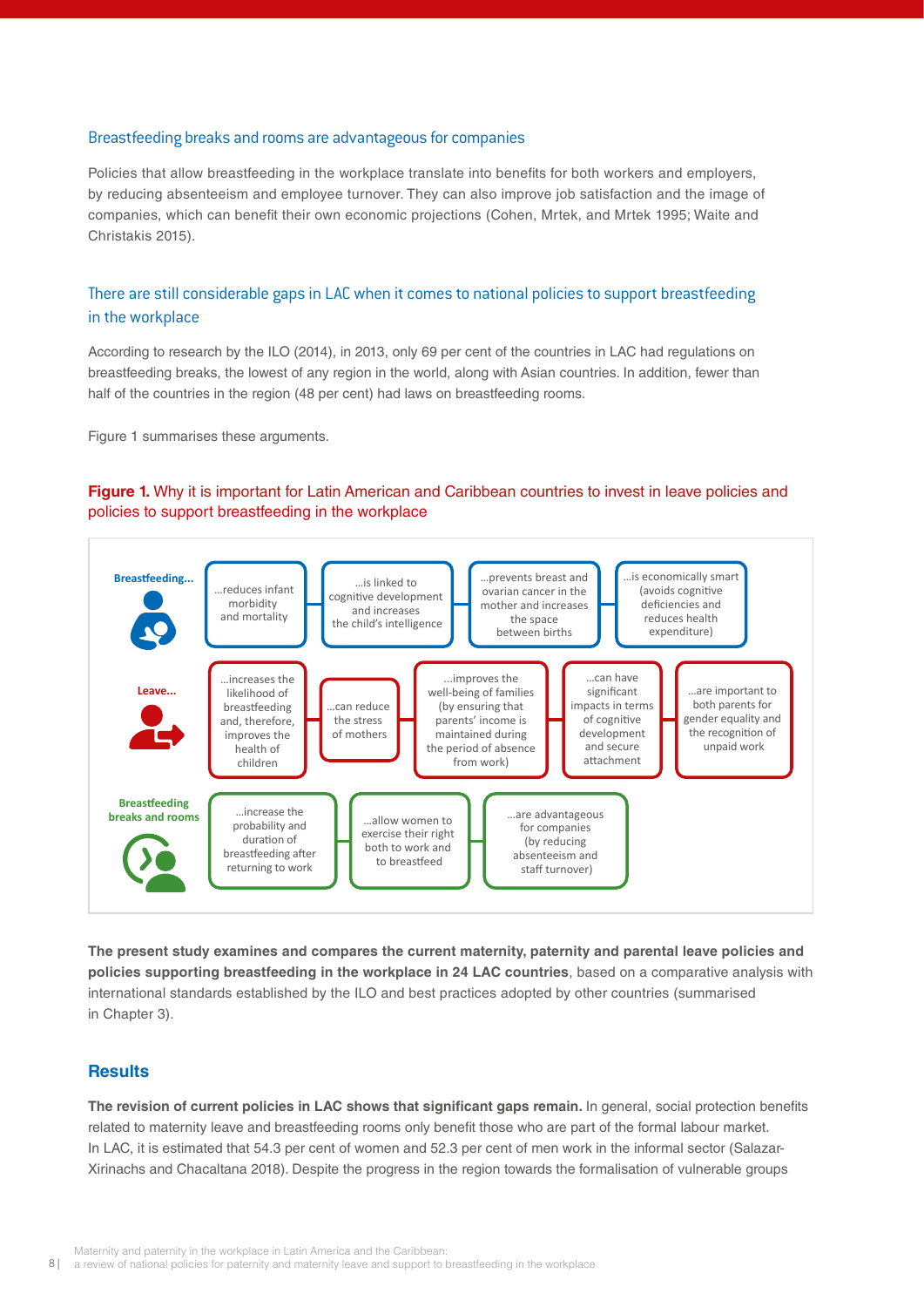(such as domestic workers), this means that a large number of workers are still not covered by these policies, and informal employment ends up affecting some groups more than others.

**Additionally, the nine countries analysed do not achieve the minimum 14 weeks of maternity leave** recommended by ILO Convention 183. In total, only five countries achieve 18 weeks of maternity leave.

**In LAC, fathers are not having the opportunity to participate significantly in the care of their children**, since paternity leave, when it exists, does not exceed five days in most cases. Paid parental leave is rare, existing only in Chile, Cuba and Uruguay.

**There are still countries where the financing of maternity leave depends (totally or partially) on the employer**, which can lead to discrimination against women in the labour market.

**Except for Belize, Guyana, Jamaica and Suriname, all countries in the region offer paid daily breaks of at least 60 minutes to breastfeed or express milk.** Although most countries allow women to take these intervals during the recommended six months of exclusive breastfeeding, few allow them to take breaks to breastfeed or express breast milk after this period. Consequently, mothers cannot continue breastfeeding until the child turns 2 years of age, as recommended by the WHO. Additionally, the laws of most countries in the region do not specify flexible work schedules allowing mothers to arrive later or leave earlier to breastfeed their children.

**Breastfeeding rooms are another important element to guarantee the right of women to breastfeed in the workplace.** However, a significant number of countries (6) have not yet adopted legislation in this regard. In most cases, only companies with a minimum number of employees (ranging from 20 to 100) are required to install breastfeeding rooms, which excludes a considerable number of workers. However, some countries, such as Chile, El Salvador and Peru, have made considerable progress in promoting conditions that facilitate breastfeeding after returning to work.

**In half of the countries, legislation determines the provision of day-care services as a complement or alternative to breastfeeding rooms.** Accessible and good-quality day-care services play an important role in facilitating breastfeeding and are also essential for women's equal participation in the labour market.

**Few laws specify the financial support of the State for the creation of breastfeeding rooms in the workplace.**  The additional costs of breastfeeding rooms can discourage the hiring of workers with family responsibilities.

**Information is limited in terms of the effective application of breastfeeding rooms**, even in countries that already have legal provisions. Available data show that the total number of breastfeeding rooms is still very limited. It is also worth remembering that only about 45.7 per cent of the female workforce is employed in the formal labour sector (Salazar-Xirinachs and Chacaltana 2018).

**Another important challenge is related to monitoring and evaluation.** The review of the literature on the subject has shown that impact assessments on these policies are still incipient, specifically in LAC. Additionally, the lack of knowledge about rights on the part of employers and workers, as well as gaps in the ability to monitor, enforce and sanction are significant obstacles for these policies to achieve greater coverage and quality.

Table 1 summarises the survey results for each country.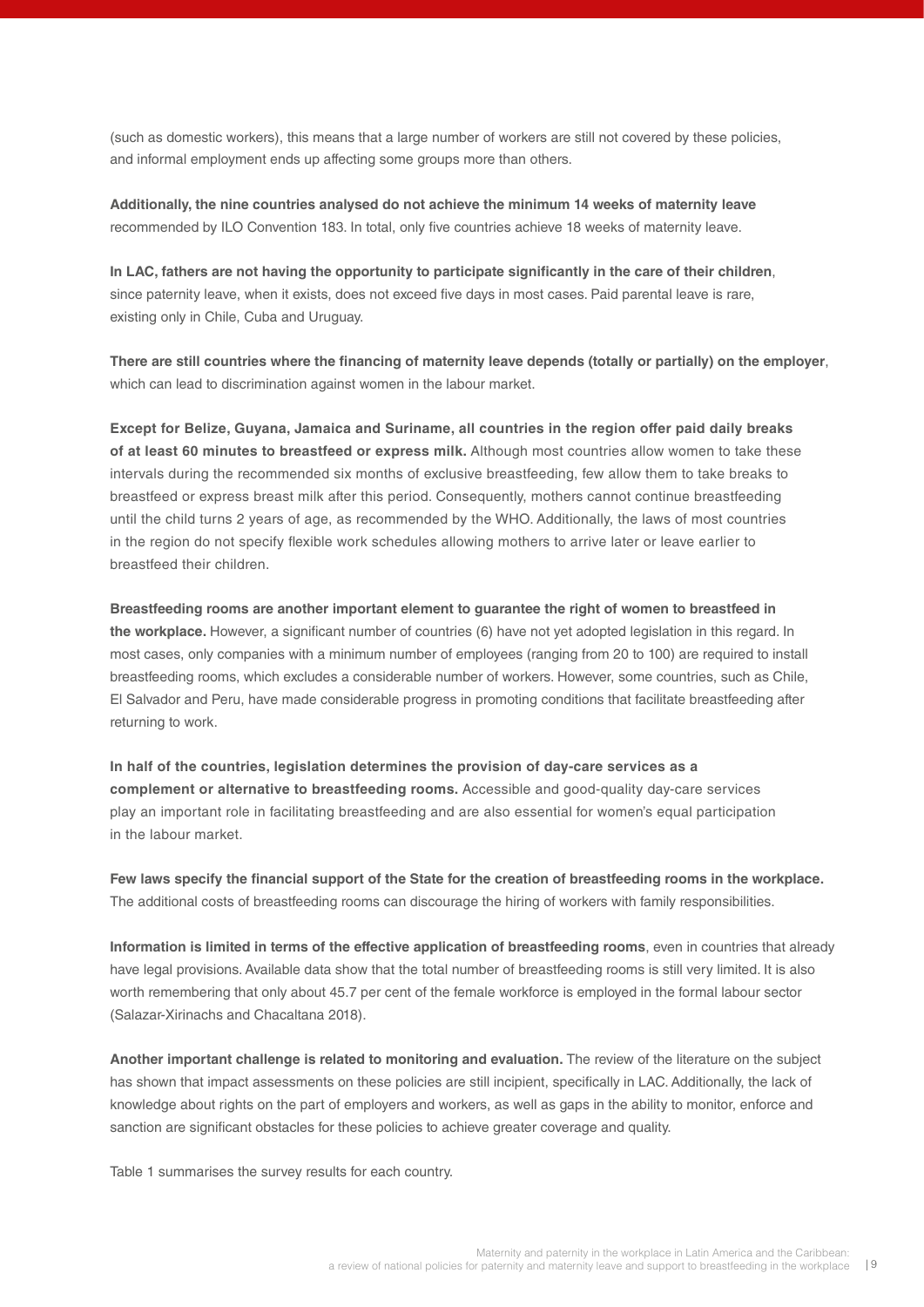| Flexible<br>Duration<br><b>Breastfeeding</b><br>Duration<br>Salary <sup>2</sup><br>Duration <sup>4</sup><br>Availability <sup>5</sup><br>working<br>Duration <sup>1</sup><br>Financing <sup>3</sup><br>Extension <sup>7</sup><br>Country<br>$[$ months $]$ <sup>6</sup><br>$(min/day)^8$<br>rooms <sup>10</sup><br>hours <sup>9</sup><br>Argentina<br>$\bullet$<br>$\bullet$<br>$\bullet$<br>$\bullet$<br>$\bullet$<br>$\bullet$<br>●<br>●<br><b>Belice</b><br>$\bullet$<br>$\bullet$<br>$\bullet$<br>$\bullet$<br>$\bullet$<br>$\bullet$<br>$\bullet$<br>$\bullet$<br>●<br>Bolivia<br>$\bullet$<br>$\bullet$<br>$\bullet$<br>$\bullet$<br>$\bullet$<br>0<br>$\bullet$<br>$\bullet$<br>O<br>O<br>Brazil<br>$\bullet$<br>$\bullet$<br>$\bullet$<br>$\bullet$<br>$\bullet$<br>$\bullet$<br>$\bullet$<br>$\bullet$<br>$\bullet$<br>$\bullet$<br>Chile<br>$\bullet$<br>$\bullet$<br>$\bullet$<br>$\bullet$<br>$\bullet$<br>$\bullet$<br>$\bullet$<br>٠<br>$\bullet$<br>0<br>Colombia<br>$\bullet$<br>$\bullet$<br>$\bullet$<br>$\bullet$<br>$\bullet$<br>$\bullet$<br>$\bullet$<br>$\bullet$<br>$\bullet$<br>$\bullet$<br>Costa Rica<br>$\bullet$<br>$\bullet$<br>$\bullet$<br>$\bullet$<br>$\bullet$<br>٠<br>۰<br>O<br>0<br>Cuba<br>$\bullet$<br>$\bullet$<br>$\bullet$<br>$\bullet$<br>$\bullet$<br>$\bullet$<br>$\bullet$<br>$\bullet$<br>$\bullet$<br>$\bullet$<br>Ecuador<br>$\bullet$<br>$\bullet$<br>$\bullet$<br>$\bullet$<br>$\bullet$<br>٠<br>٠<br>El Salvador<br>$\bullet$<br>$\bullet$<br>$\bullet$<br>$\bullet$<br>$\bullet$<br>$\bullet$<br>$\bullet$<br>$\bullet$<br>$\bullet$<br>$\bullet$<br>Guatemala<br>$\bullet$<br>$\bullet$<br>$\bullet$<br>O<br>0<br>0<br>Guyana<br>$\bullet$<br>$\bullet$<br>$\bullet$<br>$\bullet$<br>$\bullet$<br>$\bullet$<br>0<br>$\bullet$<br>$\bullet$<br>Haití<br>$\bullet$<br>$\bullet$<br>$\bullet$<br>$\bullet$<br>0<br>$\bullet$<br>٠<br>O<br>0<br>Honduras<br>$\bullet$<br>$\bullet$<br>$\bullet$<br>$\bullet$<br>$\bullet$<br>$\bullet$<br>$\bullet$<br>$\bullet$<br>$\bullet$<br>0 | Childcare<br>$\mbox{services}^{\mbox{\scriptsize 11}}$ |
|--------------------------------------------------------------------------------------------------------------------------------------------------------------------------------------------------------------------------------------------------------------------------------------------------------------------------------------------------------------------------------------------------------------------------------------------------------------------------------------------------------------------------------------------------------------------------------------------------------------------------------------------------------------------------------------------------------------------------------------------------------------------------------------------------------------------------------------------------------------------------------------------------------------------------------------------------------------------------------------------------------------------------------------------------------------------------------------------------------------------------------------------------------------------------------------------------------------------------------------------------------------------------------------------------------------------------------------------------------------------------------------------------------------------------------------------------------------------------------------------------------------------------------------------------------------------------------------------------------------------------------------------------------------------------------------------------------------------------------------------------------------------------------------------------------------------------------------------------------------------------------------------------------------------------------------------------------------------------------------------------------------------------------------|--------------------------------------------------------|
|                                                                                                                                                                                                                                                                                                                                                                                                                                                                                                                                                                                                                                                                                                                                                                                                                                                                                                                                                                                                                                                                                                                                                                                                                                                                                                                                                                                                                                                                                                                                                                                                                                                                                                                                                                                                                                                                                                                                                                                                                                      |                                                        |
|                                                                                                                                                                                                                                                                                                                                                                                                                                                                                                                                                                                                                                                                                                                                                                                                                                                                                                                                                                                                                                                                                                                                                                                                                                                                                                                                                                                                                                                                                                                                                                                                                                                                                                                                                                                                                                                                                                                                                                                                                                      |                                                        |
|                                                                                                                                                                                                                                                                                                                                                                                                                                                                                                                                                                                                                                                                                                                                                                                                                                                                                                                                                                                                                                                                                                                                                                                                                                                                                                                                                                                                                                                                                                                                                                                                                                                                                                                                                                                                                                                                                                                                                                                                                                      |                                                        |
|                                                                                                                                                                                                                                                                                                                                                                                                                                                                                                                                                                                                                                                                                                                                                                                                                                                                                                                                                                                                                                                                                                                                                                                                                                                                                                                                                                                                                                                                                                                                                                                                                                                                                                                                                                                                                                                                                                                                                                                                                                      |                                                        |
|                                                                                                                                                                                                                                                                                                                                                                                                                                                                                                                                                                                                                                                                                                                                                                                                                                                                                                                                                                                                                                                                                                                                                                                                                                                                                                                                                                                                                                                                                                                                                                                                                                                                                                                                                                                                                                                                                                                                                                                                                                      |                                                        |
|                                                                                                                                                                                                                                                                                                                                                                                                                                                                                                                                                                                                                                                                                                                                                                                                                                                                                                                                                                                                                                                                                                                                                                                                                                                                                                                                                                                                                                                                                                                                                                                                                                                                                                                                                                                                                                                                                                                                                                                                                                      |                                                        |
|                                                                                                                                                                                                                                                                                                                                                                                                                                                                                                                                                                                                                                                                                                                                                                                                                                                                                                                                                                                                                                                                                                                                                                                                                                                                                                                                                                                                                                                                                                                                                                                                                                                                                                                                                                                                                                                                                                                                                                                                                                      |                                                        |
|                                                                                                                                                                                                                                                                                                                                                                                                                                                                                                                                                                                                                                                                                                                                                                                                                                                                                                                                                                                                                                                                                                                                                                                                                                                                                                                                                                                                                                                                                                                                                                                                                                                                                                                                                                                                                                                                                                                                                                                                                                      |                                                        |
|                                                                                                                                                                                                                                                                                                                                                                                                                                                                                                                                                                                                                                                                                                                                                                                                                                                                                                                                                                                                                                                                                                                                                                                                                                                                                                                                                                                                                                                                                                                                                                                                                                                                                                                                                                                                                                                                                                                                                                                                                                      |                                                        |
|                                                                                                                                                                                                                                                                                                                                                                                                                                                                                                                                                                                                                                                                                                                                                                                                                                                                                                                                                                                                                                                                                                                                                                                                                                                                                                                                                                                                                                                                                                                                                                                                                                                                                                                                                                                                                                                                                                                                                                                                                                      |                                                        |
|                                                                                                                                                                                                                                                                                                                                                                                                                                                                                                                                                                                                                                                                                                                                                                                                                                                                                                                                                                                                                                                                                                                                                                                                                                                                                                                                                                                                                                                                                                                                                                                                                                                                                                                                                                                                                                                                                                                                                                                                                                      | ●                                                      |
|                                                                                                                                                                                                                                                                                                                                                                                                                                                                                                                                                                                                                                                                                                                                                                                                                                                                                                                                                                                                                                                                                                                                                                                                                                                                                                                                                                                                                                                                                                                                                                                                                                                                                                                                                                                                                                                                                                                                                                                                                                      |                                                        |
|                                                                                                                                                                                                                                                                                                                                                                                                                                                                                                                                                                                                                                                                                                                                                                                                                                                                                                                                                                                                                                                                                                                                                                                                                                                                                                                                                                                                                                                                                                                                                                                                                                                                                                                                                                                                                                                                                                                                                                                                                                      |                                                        |
|                                                                                                                                                                                                                                                                                                                                                                                                                                                                                                                                                                                                                                                                                                                                                                                                                                                                                                                                                                                                                                                                                                                                                                                                                                                                                                                                                                                                                                                                                                                                                                                                                                                                                                                                                                                                                                                                                                                                                                                                                                      |                                                        |
|                                                                                                                                                                                                                                                                                                                                                                                                                                                                                                                                                                                                                                                                                                                                                                                                                                                                                                                                                                                                                                                                                                                                                                                                                                                                                                                                                                                                                                                                                                                                                                                                                                                                                                                                                                                                                                                                                                                                                                                                                                      |                                                        |
| Jamaica<br>$\bullet$<br>$\bullet$<br>$\bullet$<br>$\bullet$                                                                                                                                                                                                                                                                                                                                                                                                                                                                                                                                                                                                                                                                                                                                                                                                                                                                                                                                                                                                                                                                                                                                                                                                                                                                                                                                                                                                                                                                                                                                                                                                                                                                                                                                                                                                                                                                                                                                                                          |                                                        |
| México<br>$\bullet$<br>$\bullet$<br>$\bullet$<br>$\bullet$<br>$\bullet$<br>$\bullet$<br>$\bullet$<br>$\bullet$<br>$\bullet$<br>$\bullet$                                                                                                                                                                                                                                                                                                                                                                                                                                                                                                                                                                                                                                                                                                                                                                                                                                                                                                                                                                                                                                                                                                                                                                                                                                                                                                                                                                                                                                                                                                                                                                                                                                                                                                                                                                                                                                                                                             |                                                        |
| Nicaragua<br>$\bullet$<br>$\bullet$<br>$\bullet$<br>$\bullet$<br>$\bullet$<br>$\bullet$<br>$\bullet$<br>O<br>O                                                                                                                                                                                                                                                                                                                                                                                                                                                                                                                                                                                                                                                                                                                                                                                                                                                                                                                                                                                                                                                                                                                                                                                                                                                                                                                                                                                                                                                                                                                                                                                                                                                                                                                                                                                                                                                                                                                       |                                                        |
| Panamá<br>$\bullet$<br>$\bullet$<br>$\bullet$<br>$\bullet$<br>$\bullet$<br>$\bullet$<br>$\bullet$<br>$\bullet$<br>$\bullet$                                                                                                                                                                                                                                                                                                                                                                                                                                                                                                                                                                                                                                                                                                                                                                                                                                                                                                                                                                                                                                                                                                                                                                                                                                                                                                                                                                                                                                                                                                                                                                                                                                                                                                                                                                                                                                                                                                          |                                                        |
| Paraguay<br>$\bullet$<br>٠<br>$\bullet$<br>$\bullet$<br>0<br>●<br>●<br>●<br>O<br>o                                                                                                                                                                                                                                                                                                                                                                                                                                                                                                                                                                                                                                                                                                                                                                                                                                                                                                                                                                                                                                                                                                                                                                                                                                                                                                                                                                                                                                                                                                                                                                                                                                                                                                                                                                                                                                                                                                                                                   |                                                        |
| Perú<br>$\bullet$<br>$\bullet$<br>$\bullet$<br>$\bullet$<br>$\bullet$<br>$\bullet$<br>$\bullet$<br>$\bullet$<br>$\bullet$<br>$\bullet$                                                                                                                                                                                                                                                                                                                                                                                                                                                                                                                                                                                                                                                                                                                                                                                                                                                                                                                                                                                                                                                                                                                                                                                                                                                                                                                                                                                                                                                                                                                                                                                                                                                                                                                                                                                                                                                                                               |                                                        |
| Rep. Dom.<br>$\bullet$<br>$\bullet$<br>$\bullet$<br>$\bullet$<br>0<br>٠<br>۰<br>O                                                                                                                                                                                                                                                                                                                                                                                                                                                                                                                                                                                                                                                                                                                                                                                                                                                                                                                                                                                                                                                                                                                                                                                                                                                                                                                                                                                                                                                                                                                                                                                                                                                                                                                                                                                                                                                                                                                                                    |                                                        |
| Surinam<br>$\bullet$<br>$\bullet$<br>$\bullet$<br>$\bullet$<br>$\bullet$<br>$\bullet$<br>$\bullet$<br>$\bullet$<br>$\bullet$<br>$\bullet$                                                                                                                                                                                                                                                                                                                                                                                                                                                                                                                                                                                                                                                                                                                                                                                                                                                                                                                                                                                                                                                                                                                                                                                                                                                                                                                                                                                                                                                                                                                                                                                                                                                                                                                                                                                                                                                                                            |                                                        |
| Uruguay<br>$\bullet$<br>$\bullet$<br>$\bullet$<br>$\bullet$<br>0<br>0                                                                                                                                                                                                                                                                                                                                                                                                                                                                                                                                                                                                                                                                                                                                                                                                                                                                                                                                                                                                                                                                                                                                                                                                                                                                                                                                                                                                                                                                                                                                                                                                                                                                                                                                                                                                                                                                                                                                                                |                                                        |
| Venezuela<br>$\bullet$<br>€<br>$\bullet$<br>$\bullet$<br>Q<br>●                                                                                                                                                                                                                                                                                                                                                                                                                                                                                                                                                                                                                                                                                                                                                                                                                                                                                                                                                                                                                                                                                                                                                                                                                                                                                                                                                                                                                                                                                                                                                                                                                                                                                                                                                                                                                                                                                                                                                                      |                                                        |

#### **Table 1.** Summary of analysis of leave and breastfeeding support policies in the workplace

Notes:

1. Duration in weeks. Green = 18 weeks or more; Yellow = 14 weeks or more; Red = less than 14 weeks.

2. Percentage of wages paid. Green = 100 per cent of salary; Yellow = between 66 per cent and 100 per cent.

3. Financing structure. Green = financed entirely through social security; Yellow = financed by social security and employer; Red = fully funded by the employer. 4. Duration in days. Green = 8 days or more; Yellow = between 5 and 8 days; Red = less than 5 days.

5. Availability of parental leave. Green = paid parental leave granted; Yellow = unpaid parental leave; Red = does not offer.

6. Duration of breaks in months. Green = 12 months or more; Yellow = 6–7 months; Grey = not specified; Red = does not offer.

7. Possibility of extending the duration (months); Green = mentioned in law; Red = not mentioned in law.

8. Total duration of breaks per day in minutes. Green = 60 minutes or more; Yellow = 45 minutes; Red = does not offer.

9. Possibility of arriving later or leaving early to breastfeed. Green = possibility mentioned in law; Red = possibility not mentioned.

10. Maternity support rooms. Green = established by law; Red = not mentioned in law.

11. Childcare services in the workplace. Green = established by law; Red = not mentioned in law.

## **Recommendations**

In view of this scenario, the following recommendations are proposed for the countries in the region:

1. In terms of licences

## Coverage

• All countries should consider ways to extend the legal and effective coverage of leave through contributory and non-contributory programmes that also include informal workers.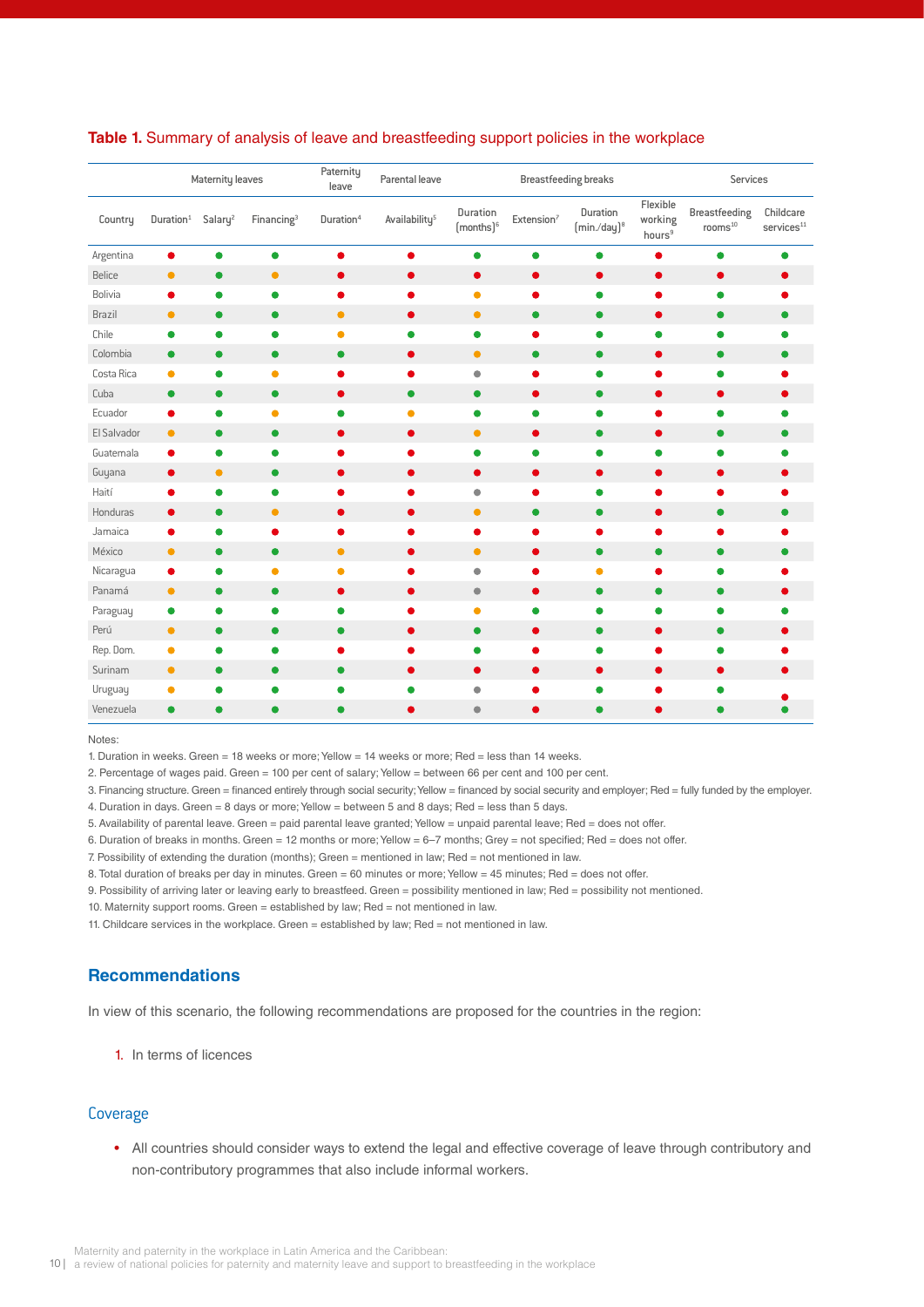• All countries in the region must improve paternity and/or parental leave. International best practices indicate the need to extend fully paid parental leave to encourage men to participate in the care of their children through measures such as 'use it or lose it' quotas, among other options.

## Duration

- Countries that still have not extended leave up to 18 weeks should explore the possibility of doing so, in accordance with international recommendations, mainly those that do not yet comply with the 14-week floor established by ILO Convention 183 on maternity leave. This should be accompanied by a study of financing options.
- The cases of Paraguay and Suriname also suggest that the sequential expansion of leave may be an option to give enough time for institutional actors to adapt to the new regulations.

#### **Financing**

• The economic risks associated with these policies must be minimised through social security funds, thus reducing the cost to employers and guaranteeing equal conditions for men and women in the labour market. For the most vulnerable groups of workers with limited contributory capacity, governments should explore other options for public funding.

#### Research and promotion

- At the regional level, the promotion of more extensive maternity leave can be supported by further studies on the benefits of these policies, mainly reviewing the effects produced by extensions already introduced in several countries of the region (such as Chile, for example, and Paraguay and Suriname more recently). It will also be important to investigate the effectiveness of recent labour formalisation strategies, to understand whether maternity rights are being guaranteed to the most vulnerable groups of workers.
- Promotion can be strengthened through cost-effectiveness studies and simulations of design adjustments of existing policies.
- Likewise, the extent of maternity benefits is even more justified due to the notable gaps in terms of care services observed in the region, making it necessary to investigate these gaps and their contexts to better understand the possible benefits of these policies.
- 2. In terms of policies to support breastfeeding at work

## Coverage

- In Belize, Guyana, Jamaica and Suriname, no legislation was found guaranteeing the right to daily breaks for lactating mothers. Therefore, these countries will have to increase their efforts to comply with the provisions of ILO Convention 183 on maternity protection.
- Many countries have established the obligation for public and private institutions to open breastfeeding rooms. However, Belize, Cuba, Guyana, Haiti, Jamaica and Suriname do not have this type of legislation yet.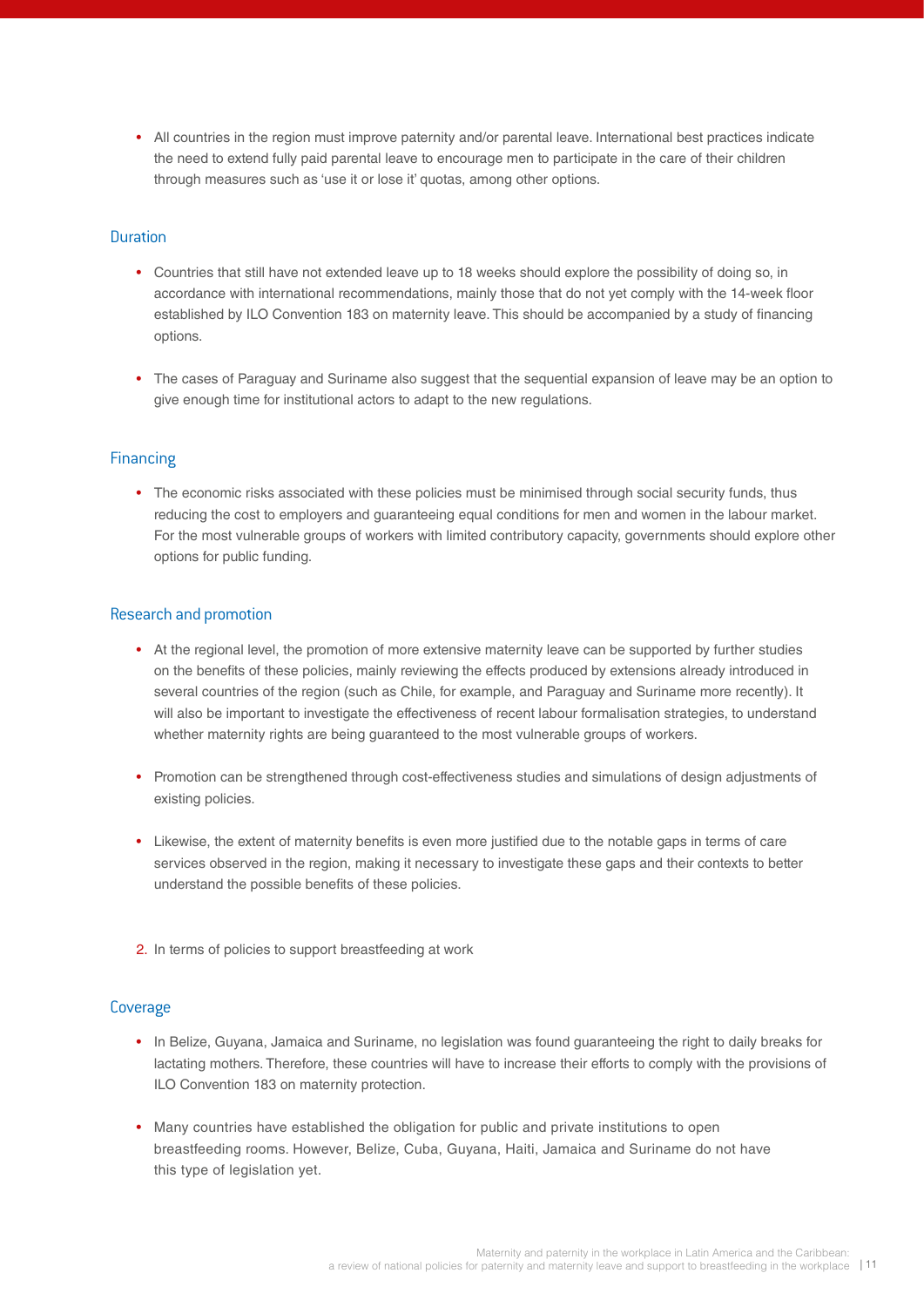• The information available on the coverage of breastfeeding rooms shows that there are still significant limitations, and it is necessary to expand its application. The laws that regulate the establishment of breastfeeding rooms apply only to the formal labour sector, excluding a large proportion of workers in the informal market. The experience of countries such as the Philippines can serve as a reference, as the country provides public breastfeeding stations for informal workers (ILO 2015).

### Duration

• To comply with the WHO recommendation, women must have the right to take breaks to breastfeed until the child is 2 years old, as in the case of Chile. Therefore, countries in the region should endeavour to extend the current duration of the right to breastfeeding breaks.

## Financing

• Breastfeeding rooms are usually funded by the employer. State financing options should be considered to encourage their establishment, as well as to continue raising awareness and help companies through social responsibility projects or with the support of international organisations. Collaborations between several companies can be a way to encourage the creation of breastfeeding rooms.

#### Research and advocacy

- There is a lot of room for improvement Research focusing on the benefits of policies to promote breastfeeding in the workplace, both for children's development and for gender equality in the region, as they are currently incipient, and most come from high-income countries. Therefore, more research on the real impacts of these policies in LAC will be necessary. Additionally, most research is based on the experience of companies in the service sector. It is also important to analyse which productive sectors (extraction, agriculture, manufacturing) are lagging behind in terms of access to breastfeeding support policies.
- Although there is broad consensus that breastfeeding rooms are not expensive, there is little information in different LAC countries on their actual costs both to establish and maintain, which highlights the need to make such estimates.
- In addition to breastfeeding breaks and rooms and maternity leave, there are other policies that can help promote breastfeeding, such as information campaigns on the importance of breastfeeding. This is especially relevant because a large part of the female workforce in the region is in the informal sector and, therefore, does not have access to breastfeeding rooms or breaks in the workplace. In addition, a favourable work environment that supports breastfeeding should be promoted. As an example, organisations such as the ILO and UNICEF have promoted formal commitments with management teams and company employees in favour of breastfeeding, as well as awareness-raising campaigns with employees.
- 3. In terms of monitoring and evaluation
- At the international level, UNICEF and partner organisations such as the Economic Commission for Latin America and the Caribbean (ECLAC) and the ILO should strengthen the production of comparative data on the coverage of social protection systems in the region, including maternity, paternity and parental leaves. This is also crucial for monitoring compliance with the SDGs internationally.

12 | a review of national policies for paternity and maternity leave and support to breastfeeding in the workplace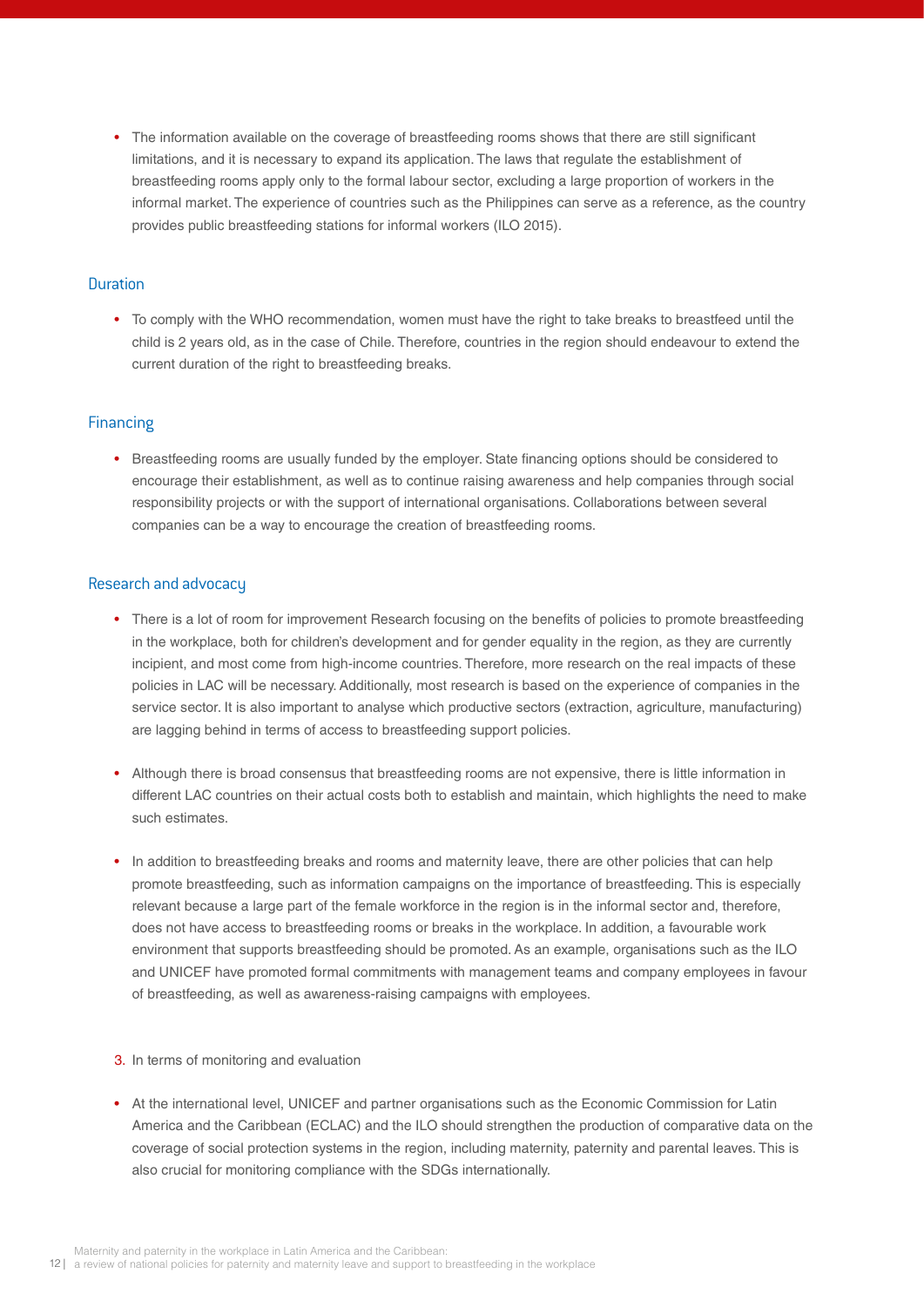• There are still deficits in national enforcement/sanction/monitoring and evaluation capacities. This is particularly true for breastfeeding support rooms, which are still rare in the region. Therefore, monitoring mechanisms must be strengthened to ensure compliance with the current legislation. Setting up independent commissions, comprising representatives of relevant ministries and organisations, including civil society, should be considered.

Considering the review undertaken, the following country-specific recommendations are proposed in terms of leave policies and breastfeeding breaks and rooms:

## **Table 2.** Specific recommendations for countries in the region in terms of licences and policies to support breastfeeding in the workplace

|             | Leave                                                                                                           |                                                                      |                                                                                            |                                                          |                                                                                                                                          | Support for breastfeeding in the workplace                          |                                                                              |                                                                                             |                                                                    |                                                                                              |                                                                                                    |
|-------------|-----------------------------------------------------------------------------------------------------------------|----------------------------------------------------------------------|--------------------------------------------------------------------------------------------|----------------------------------------------------------|------------------------------------------------------------------------------------------------------------------------------------------|---------------------------------------------------------------------|------------------------------------------------------------------------------|---------------------------------------------------------------------------------------------|--------------------------------------------------------------------|----------------------------------------------------------------------------------------------|----------------------------------------------------------------------------------------------------|
| Country     | Extend paid<br>maternity<br>leave to<br>comply with<br>the basic<br>14-week<br>maternity<br>protection<br>floor | Guarantee<br>full wages<br>for women<br>during<br>maternity<br>leave | End the<br>employer's<br>responsibility<br>to finance<br>part or all<br>maternity<br>leave | Introduce<br>flexibility<br>for the<br>start of<br>leave | Expand and<br>strengthen<br>fully paid<br>parental<br>leave to<br>encourage<br>men to<br>participate<br>in the care of<br>their children | Establish<br>by law the<br>right to<br>breast-<br>feeding<br>breaks | Extend<br>the right to<br>breast-<br>feeding<br>breaks<br>up to 24<br>months | Extend<br>the daily<br>duration of<br>breast-<br>feeding<br>breaks to<br>at least 1<br>hour | Establish<br>by law the<br>right to<br>breast-<br>feeding<br>rooms | Establish the<br>possibility<br>of more<br>flexible times<br>to ensure<br>breast-<br>feeding | Provide<br>economic<br>incentives<br>for<br>companies<br>to install<br>breast-<br>feeding<br>rooms |
| Argentina   | $\mathsf X$                                                                                                     |                                                                      |                                                                                            | Χ                                                        | Χ                                                                                                                                        |                                                                     | $\mathsf X$                                                                  |                                                                                             |                                                                    | X                                                                                            | $\mathsf X$                                                                                        |
| Belize      |                                                                                                                 |                                                                      | $\mathsf X$                                                                                | $\mathsf X$                                              | $\chi$                                                                                                                                   | $\chi$                                                              | $\chi$                                                                       | $\chi$                                                                                      | $\mathsf X$                                                        | $\mathsf X$                                                                                  | $\mathsf X$                                                                                        |
| Bolivia     | Χ                                                                                                               |                                                                      |                                                                                            | Χ                                                        | Χ                                                                                                                                        |                                                                     | $\mathsf X$                                                                  |                                                                                             |                                                                    | X                                                                                            | $\mathsf X$                                                                                        |
| Brazil      |                                                                                                                 |                                                                      |                                                                                            |                                                          | $\mathsf X$                                                                                                                              |                                                                     | $\chi$                                                                       |                                                                                             |                                                                    | X                                                                                            | $\times$                                                                                           |
| Chile       |                                                                                                                 |                                                                      |                                                                                            | Χ                                                        | Χ                                                                                                                                        |                                                                     |                                                                              |                                                                                             |                                                                    |                                                                                              | Χ                                                                                                  |
| Colombia    |                                                                                                                 |                                                                      |                                                                                            | $\mathsf X$                                              | $\chi$                                                                                                                                   |                                                                     | $\mathsf X$                                                                  |                                                                                             |                                                                    | $\mathsf X$                                                                                  |                                                                                                    |
| Costa Rica  |                                                                                                                 |                                                                      | $\mathsf X$                                                                                | Χ                                                        | Χ                                                                                                                                        |                                                                     | $\mathsf X$                                                                  |                                                                                             |                                                                    | $\mathsf X$                                                                                  | $\mathsf X$                                                                                        |
| Cuba        |                                                                                                                 |                                                                      |                                                                                            | $\mathsf X$                                              | $\chi$                                                                                                                                   |                                                                     | X                                                                            |                                                                                             | $\chi$                                                             | $\times$                                                                                     | $\chi$                                                                                             |
| Ecuador     | $\mathsf X$                                                                                                     |                                                                      | $\mathsf X$                                                                                |                                                          | Χ                                                                                                                                        |                                                                     | Χ                                                                            |                                                                                             |                                                                    | X                                                                                            | X                                                                                                  |
| El Salvador |                                                                                                                 |                                                                      |                                                                                            |                                                          | Χ                                                                                                                                        |                                                                     | $\chi$                                                                       |                                                                                             |                                                                    | $\mathsf X$                                                                                  |                                                                                                    |
| Guatemala   | Χ                                                                                                               |                                                                      |                                                                                            | Χ                                                        | Χ                                                                                                                                        |                                                                     | Χ                                                                            |                                                                                             |                                                                    |                                                                                              | X                                                                                                  |
| Guyana      | $\chi$                                                                                                          | $\mathsf X$                                                          |                                                                                            |                                                          | $\mathsf X$                                                                                                                              | X                                                                   | $\mathsf X$                                                                  | $\chi$                                                                                      | $\chi$                                                             | $\times$                                                                                     | $\mathsf X$                                                                                        |
| Haiti       | Χ                                                                                                               |                                                                      |                                                                                            | Χ                                                        | Χ                                                                                                                                        |                                                                     | Χ                                                                            |                                                                                             | Χ                                                                  | X                                                                                            | $\mathsf X$                                                                                        |
| Honduras    | Χ                                                                                                               |                                                                      | $\mathsf X$                                                                                | $\mathsf X$                                              | $\mathsf X$                                                                                                                              |                                                                     | $\mathsf X$                                                                  |                                                                                             |                                                                    | $\times$                                                                                     | $\times$                                                                                           |
| Jamaica     | Χ                                                                                                               |                                                                      | Χ                                                                                          | Χ                                                        | Χ                                                                                                                                        | Χ                                                                   | Χ                                                                            | Χ                                                                                           | Χ                                                                  | Χ                                                                                            | $\mathsf X$                                                                                        |
| Mexico      |                                                                                                                 |                                                                      |                                                                                            | $\mathsf X$                                              | $\mathsf X$                                                                                                                              |                                                                     | $\mathsf X$                                                                  |                                                                                             |                                                                    |                                                                                              | $\mathsf X$                                                                                        |
| Nicaragua   | Χ                                                                                                               |                                                                      | $\mathsf X$                                                                                | Χ                                                        | Χ                                                                                                                                        |                                                                     | $\mathsf X$                                                                  | $\chi$                                                                                      |                                                                    | $\mathsf X$                                                                                  | $\mathsf X$                                                                                        |
| Panama      |                                                                                                                 |                                                                      |                                                                                            | $\mathsf X$                                              | $\chi$                                                                                                                                   |                                                                     | X                                                                            |                                                                                             |                                                                    |                                                                                              | $\mathsf X$                                                                                        |
| Paraguay    |                                                                                                                 |                                                                      |                                                                                            |                                                          | Χ                                                                                                                                        |                                                                     | $\chi$                                                                       |                                                                                             |                                                                    |                                                                                              | X                                                                                                  |
| Peru        |                                                                                                                 |                                                                      |                                                                                            |                                                          | $\chi$                                                                                                                                   |                                                                     | $\mathsf X$                                                                  |                                                                                             |                                                                    | $\mathsf X$                                                                                  | $\mathsf X$                                                                                        |
| Rep. Dom.   |                                                                                                                 |                                                                      |                                                                                            | Χ                                                        | Χ                                                                                                                                        |                                                                     | $\chi$                                                                       |                                                                                             |                                                                    | X                                                                                            | X                                                                                                  |
| Suriname    |                                                                                                                 |                                                                      |                                                                                            | $\mathsf X$                                              | $\mathsf X$                                                                                                                              | $\times$                                                            | $\mathsf X$                                                                  | $\mathsf X$                                                                                 | $\mathsf X$                                                        | $\times$                                                                                     | X                                                                                                  |
| Uruguay     |                                                                                                                 |                                                                      |                                                                                            | Χ                                                        | Χ                                                                                                                                        |                                                                     | $\chi$                                                                       |                                                                                             |                                                                    | Χ                                                                                            | Χ                                                                                                  |
| Venezuela   |                                                                                                                 |                                                                      |                                                                                            |                                                          | $\mathsf X$                                                                                                                              |                                                                     | Χ                                                                            |                                                                                             |                                                                    | $\mathsf X$                                                                                  | $\mathsf X$                                                                                        |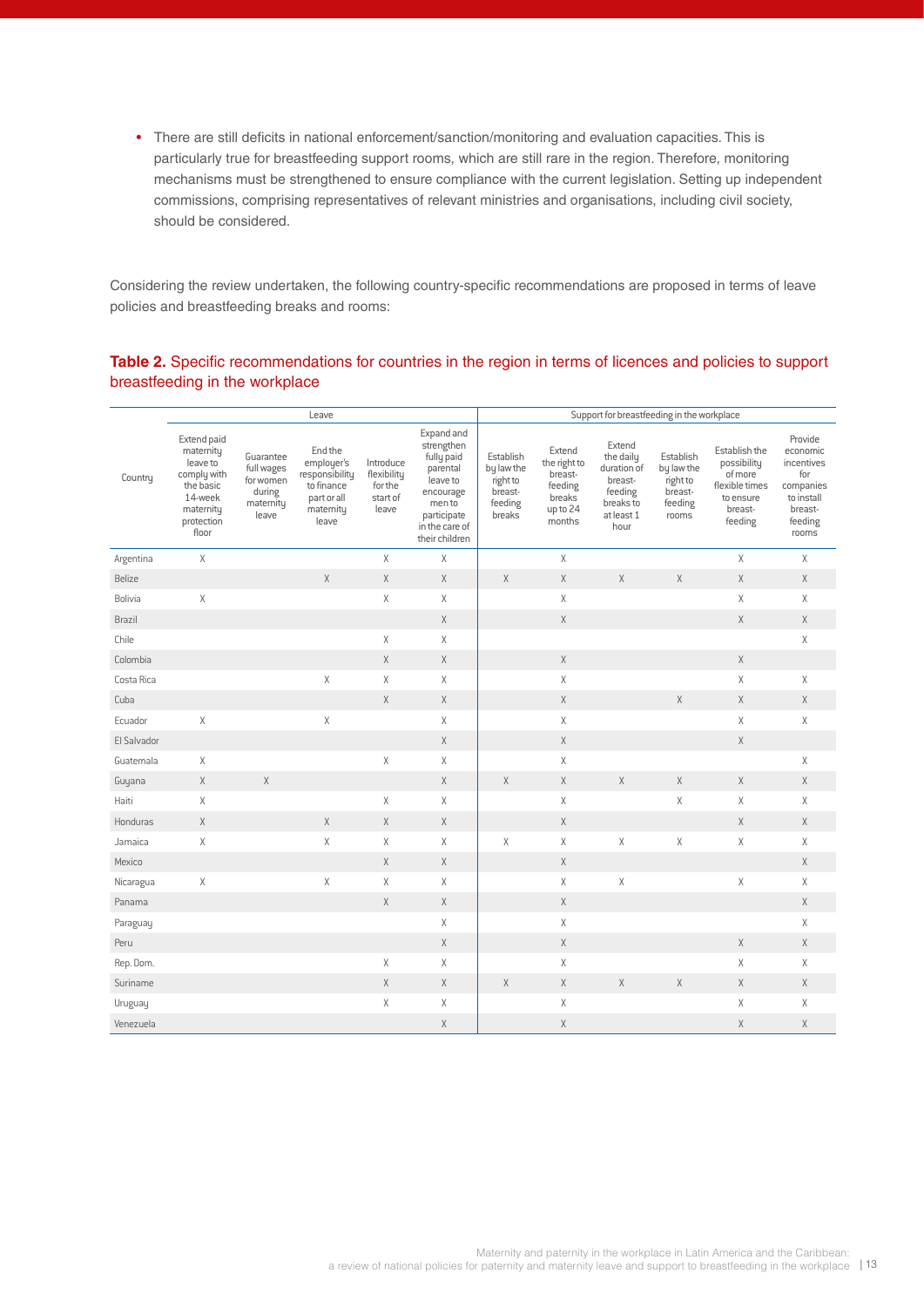## REFERENCES

Anderson, James W., Bryan M. Johnstone, and Daniel T. Remley. 1999. "Breast-Feeding and Cognitive Development: A Meta-Analysis". *The American Journal of Clinical Nutrition* 70 (4): 525–35. [<https://doi.org/10.1093/ajcn/70.4.525>](https://doi.org/10.1093/ajcn/70.4.525). Accessed 2 March 2020.

Aitken, Zoe, Cameryn C. Garrett, Belinda Hewitt, Louise Keogh, Jane S. Hocking, and Anne M. Kavanagh. 2015. "The Maternal Health Outcomes of Paid Maternity Leave: A Systematic Review". *Social Science & Medicine (1982)* 130: 32–41. [<https://doi.org/10.1016/j.socscimed.2015.02.001>](https://doi.org/10.1016/j.socscimed.2015.02.001). Accessed 2 March 2020.

Albagli, Pinjas, and Tomás Rau. 2019. "The Effects of a Maternity Leave Reform on Children's Abilities and Maternal Outcomes in Chile". *The Economic Journal* 129 (619): 1015–47. [<https://doi.org/10.1111/ecoj.12586](https://doi.org/10.1111/ecoj.12586)>. Accessed 2 March 2020.

Bartick, Melissa, and Arnold Reinhold. 2010. "The Burden of Suboptimal Breastfeeding in the United States: A Pediatric Cost Analysis". *Pediatrics* 125 (5): e1048-1056. <<https://doi.org/10.1542/peds.2009-1616>>. Accessed 2 March 2020.

Chai, Yan, Arijit Nandi, and Jody Heymann. 2018. "Does Extending the Duration of Legislated Paid Maternity Leave Improve Breastfeeding Practices? Evidence from 38 Low-Income and Middle-Income Countries". *BMJ Global Health* 3 (5): e001032. [<https://doi.org/10.1136/bmjgh-2018-001032](https://doi.org/10.1136/bmjgh-2018-001032)>. Accessed 2 March 2020.

Cohen, R., M. B. Mrtek, and R. G. Mrtek. 1995. "Comparison of Maternal Absenteeism and Infant Illness Rates among Breast-Feeding and Formula-Feeding Women in Two Corporations". *American Journal of Health Promotion: AJHP* 10 (2): 148–53. [<https://doi.org/10.4278/0890-1171-10.2.148>](https://doi.org/10.4278/0890-1171-10.2.148). Accessed 2 March 2020.

Daku, Mark, Amy Raub, and Jody Heymann. 2012. "Maternal Leave Policies and Vaccination Coverage: A Global Analysis". *Social Science & Medicine* 74 (2): 120–24. [<https://doi.org/10.1016/j.socscimed.2011.10.013>](https://doi.org/10.1016/j.socscimed.2011.10.013). Accessed 2 March 2020.

Del Bono, Emilia, and Chiara Daniela Pronzanto. 2012. "Does Breastfeeding Support at Work Help Mothers and Employers at the Same Time?" Discussion Paper 6619. Bonn: Forschungsinstitut zur Zukunft der Arbeit. <[https://bit.ly/2Qwd5lQ>](https://bit.ly/2Qwd5lQ). Accessed 2 March 2020.

Heymann, Jody, Amy Raub, and Alison Earle. 2013. "Breastfeeding Policy: A Globally Comparative Analysis". *Bulletin of the World Health Organization* 91 (6): 398–406. [<https://doi.org/10.2471/BLT.12.109363>](https://doi.org/10.2471/BLT.12.109363). Accessed 2 March 2020.

ILO. 2014. "Maternity and Paternity at Work – Law and Practice across the World". Geneva: International Labour Organization. [<https://bit.ly/2Wt8UuE](https://bit.ly/2Wt8UuE)>. Accessed 2 March 2020.

-. 2015. "Healthy beginnings for a better society breastfeeding in the workplace is possible: A toolkit". Makati City: International Labour Organization Country Office for the Philippines. <<https://bit.ly/33Hrh0R>>. Accessed 2 March 2020.

Maldonado, Laurie, and Rense Nieuwenhuis. 2015. "Family Policies and Single Parent Poverty in 18 OECD Countries, 1978–2008". *Community, Work & Family* 18: 395–415. <[https://doi.org/10.1080/13668803.2015.1080661>](https://doi.org/10.1080/13668803.2015.1080661). Accessed 2 March 2020.

Misra, Joya, Stephanie Moller, Eiko Strader, and Elizabeth Wemlinger. 2012. "Family Policies, Employment and Poverty among Partnered and Single Mothers". *Research in Social Stratification and Mobility* 30 (1): 113–28. <[https://doi.org/10.1016/j.rssm.2011.12.001>](https://doi.org/10.1016/j.rssm.2011.12.001). Accessed 2 March 2020.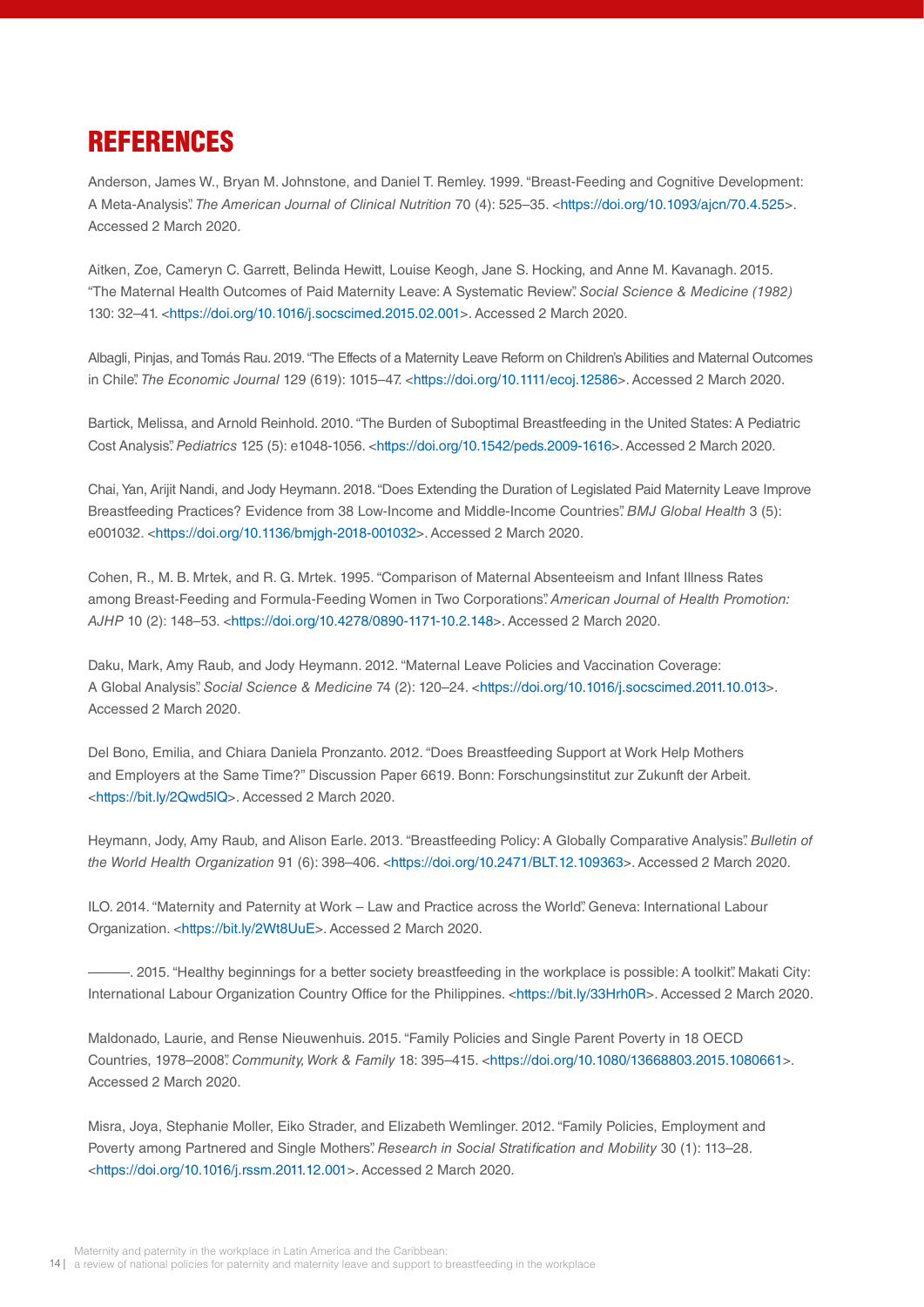Nandi, Arijit, Mohammad Hajizadeh, Sam Harper, Alissa Koski, Erin C. Strumpf, and Jody Heymann. 2016. "Increased Duration of Paid Maternity Leave Lowers Infant Mortality in Low- and Middle-Income Countries: A Quasi-Experimental Study". Editado por David Osrin. *PLOS Medicine* 13 (3): e1001985. [<https://doi.org/10.1371/journal.pmed.1001985](https://doi.org/10.1371/journal.pmed.1001985)>. Accessed 2 March 2020.

Plotka, Raquel, and Nancy A. Busch-Rossnagel. 2018. "The role of length of maternity leave in supporting mother– child interactions and attachment security among American mothers and their infants". *International Journal of Child Care and Education Policy* 12 (1): 2. [<https://doi.org/10.1186/s40723-018-0041-6>](https://doi.org/10.1186/s40723-018-0041-6). Accessed 2 March 2020.

Rollins, Nigel C., Nita Bhandari, Nemat Hajeebhoy, Susan Horton, Chessa K. Lutter, Jose C. Martines, Ellen G. Piwoz, Linda M. Richter, and Cesar G. Victora. 2016. "Why Invest, and What It Will Take to Improve Breastfeeding Practices?" *The Lancet* 387 (10017): 491–504. [<https://doi.org/10.1016/S0140-6736\(15\)01044-2](https://doi.org/10.1016/S0140-6736(15)01044-2)>. Accessed 2 March 2020.

Salazar-Xirinachs, José Manuel, and Juan Antonio Chacaltana. 2018. "La informalidad en américa latina y el caribe: ¿por qué persiste y cómo superarla?" En *Políticas de Formalización en América Latina: Avances y Desafíos*, editado por José Manuel Salazar-Xirinachs y Juan Antonio Chacaltana, 13–47. Lima: Oficina Regional para América Latina y el Caribe. [<https://bit.ly/2Qxcrod](https://bit.ly/2Qxcrod)>. Accessed 2 March 2020.

UNICEF Division of Data Research and Policy. 2019a. "UNICEF Global database on Infant and Young Child Feeding: Continued breastfeeding". New York: United Nations Children's Fund. <<https://bit.ly/2QuNXvL>>. Accessed 2 March 2020.

UNICEF. 2016. "Breastfeeding and Gender Equality". New York: United Nations Children's Fund. [<https://www.unicef.org/nutrition/files/BAI\\_bf\\_gender\\_brief\\_final.pdf>](https://www.unicef.org/nutrition/files/BAI_bf_gender_brief_final.pdf). Accessed 2 March 2020.

———. 2019b. "UNICEF Global database on Infant and Young Child Feeding: Exclusive breastfeeding, Predominant breastfeeding". New York: United Nations Children's Fund. <[https://bit.ly/2xKNy1B>](https://bit.ly/2xKNy1B). Accessed 2 March 2020.

Victora, Cesar G., Bernardo Lessa Horta, Christian Loret de Mola, Luciana Quevedo, Ricardo Tavares Pinheiro, Denise P. Gigante, Helen Gonçalves, and Fernando C. Barros. 2015. "Association between Breastfeeding and Intelligence, Educational Attainment, and Income at 30 Years of Age: A Prospective Birth Cohort Study from Brazil". *The Lancet. Global Health* 3 (4): e199-205. <[https://doi.org/10.1016/S2214-109X\(15\)70002-1>](https://doi.org/10.1016/S2214-109X(15)70002-1). Accessed 2 March 2020.

Victora, Cesar G., Rajiv Bahl, Aluísio J. D. Barros, Giovanny V. A. França, Susan Horton, Julia Krasevec, Simon Murch, Mari Jeeva Sankar, Neff Walker, and Nigel C. Rollins. 2016. "Breastfeeding in the 21st Century: Epidemiology, Mechanisms, and Lifelong Effect". *The Lancet* 387 (10017): 475–90. [<https://doi.org/10.1016/S0140-6736\(15\)01024-7](https://doi.org/10.1016/S0140-6736(15)01024-7)>. Accessed 2 March 2020.

Waite, Whitney M., and Dimitri Christakis. 2015. "Relationship of maternal perceptions of workplace breastfeeding support and job satisfaction". *Breastfeeding Medicine* 10 (4): 222–27. <<https://doi.org/10.1089/bfm.2014.0151>>. Accessed 2 March 2020.

Walters, Dylan, Julia Dayton Eberwein, Lucy Sullivan, Mary D'Alimonte, and Meera Shekar. 2017. "An Investment Framework for Meeting the Global Nutrition Target for Breastfeeding". Washington DC: World Bank Group. [<https://bit.ly/2Ws3KPG>](https://bit.ly/2Ws3KPG). Accessed 2 March 2020.